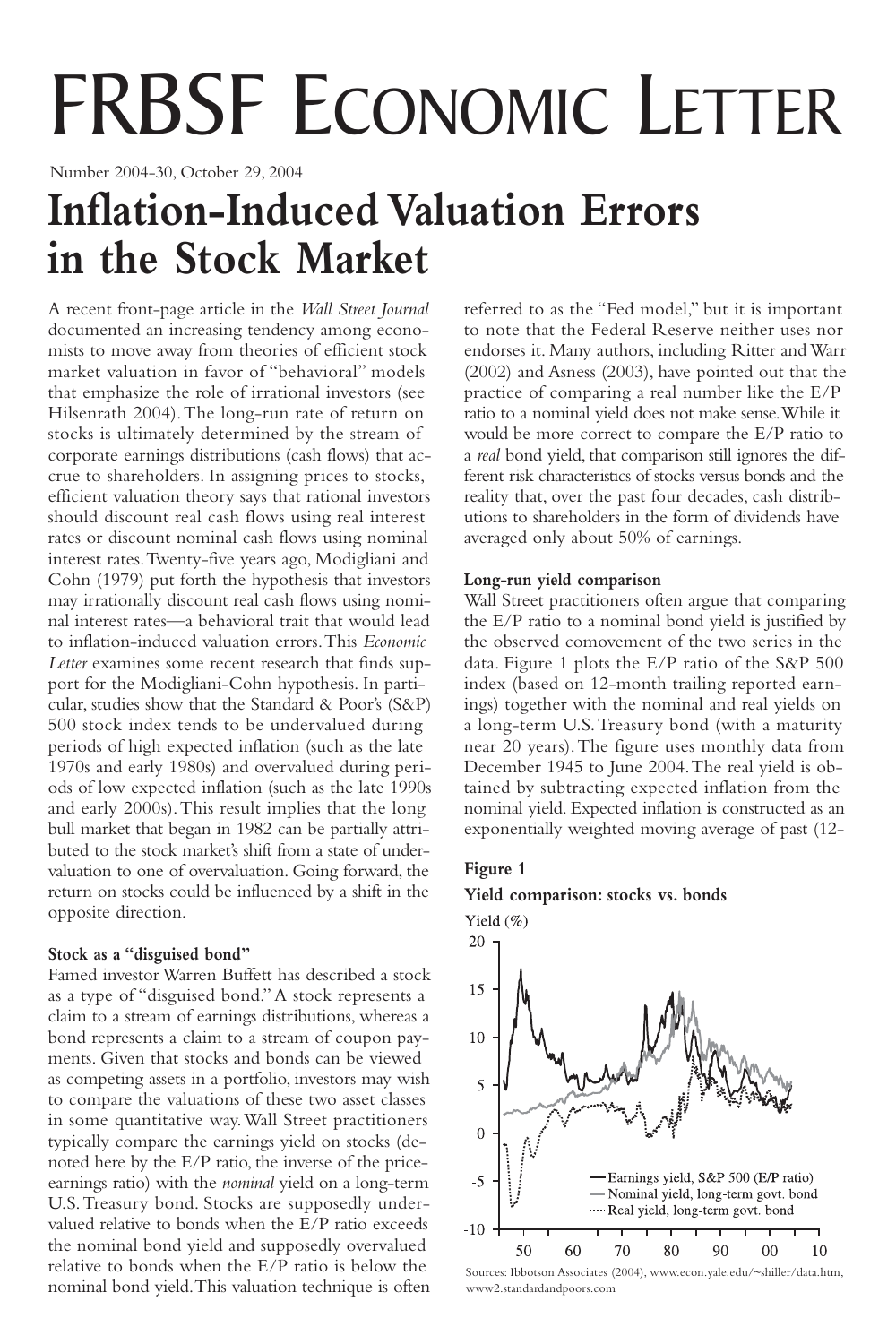month) CPI inflation, where the weighting scheme is set to approximate the time-series behavior of the one-year-ahead inflation forecast from the Survey of Professional Forecasters.

The figure shows that the E/P ratio is more strongly correlated with movements in the nominal yield than with the real yield, particularly since the mid-1960s.This result is a puzzle from the perspective of efficient valuation theory. Observed movements in the nominal yield can be largely attributed to changes in expected inflation which, in turn, have been driven by changes in actual inflation. If investors were rationally discounting future nominal cash flows using nominal interest rates, they would understand that inflation-induced changes in the nominal bond yield are accompanied by inflation-induced changes in the magnitude of future nominal cash flows. Indeed, Asness (2003) shows that low-frequency movements in the U.S. inflation rate are almost entirely passed through to changes in the growth rate of nominal earnings for the S&P 500 index.Thus, to a first approximation, a real valuation number like the E/P ratio (or its inverse, the P/E ratio) should not move at all in response to changes in the nominal bond yield. Similar logic applies to the residential housing market; the ratio of house prices to rents (a real valuation number) should not be affected by inflation-induced changes in mortgage interest rates. Nevertheless, the data show that the ratio of house prices to rents in the U.S. economy has been trending up since the mid-1980s as inflation and mortgage interest rates have been trending down.

The observation that real valuation ratios are correlated with movements in nominal interest rates lends credence to the Modigliani-Cohn hypothesis. Investors and homebuyers appear to be adjusting their discount rates to match the prevailing nominal interest rate. However, for some unexplained reason, they do not simultaneously adjust their forecasts of future nominal cash flows, i.e., earnings distributions or imputed rents.The failure to take into account the influence of inflation on future nominal cash flows is an expectational error that is equivalent to discounting real cash flows using a nominal interest rate.

#### **Changing risk perceptions**

Asness (2000) shows that movements in the E/P ratio also appear to be driven by changes in investors' risk perceptions. Monthly stock return volatility has declined relative to monthly bond return volatility, regardless of whether returns are measured in nominal or real terms. If investors' risk perceptions are based on their own generation's volatility experience, then stocks will appear to have become less risky relative to bonds over time. Following Asness, a sta-

# **Figure 2 Observed vs. predicted P/E ratios**



tistical model of investor behavior can be constructed by regressing the E/P ratio on a constant term and three *nominal* explanatory variables: (1) the yield on a long-term government bond, (2) the volatility of monthly stock returns over the preceding 20 years, and (3) the volatility of monthly bond returns over the preceding 20 years. It turns out that this simple behavioral model can account for 70% of the variance in the observed E/P ratio from December 1945 to June 2004. In contrast, an otherwise identical model that employs *real* explanatory variables can account for only 26% of the variance in the observed E/P ratio. In Figure 2, the fitted E/P ratios from both the nominal and real models are inverted for comparison with the observed P/E ratio of the S&P 500 index. The nominal model does a much better job of matching the level and volatility of the observed P/E ratio. The real model, in contrast, predicts a relatively stable P/E ratio—one that remains close to its long-run average over much of the sample period, particularly during the so-called "new economy" years of the late 1990s and beyond.At the end of the sample period in June 2004, the observed P/E ratio is 20.2.The predicted  $P/E$  ratio from the nominal model is  $24.1$ while that from the real model is 14.8.

#### **Inflation-induced valuation errors**

The predicted P/E ratio from the real model can be interpreted as an estimate of the rational (or fundamentals-based) P/E ratio because the model assumes that investors discount real cash flows using real interest rates. In this case, the difference between the observed P/E ratio and the real-model prediction can be viewed as a measure of overvaluation. Figure 3 shows that overvaluation (measured as a percent of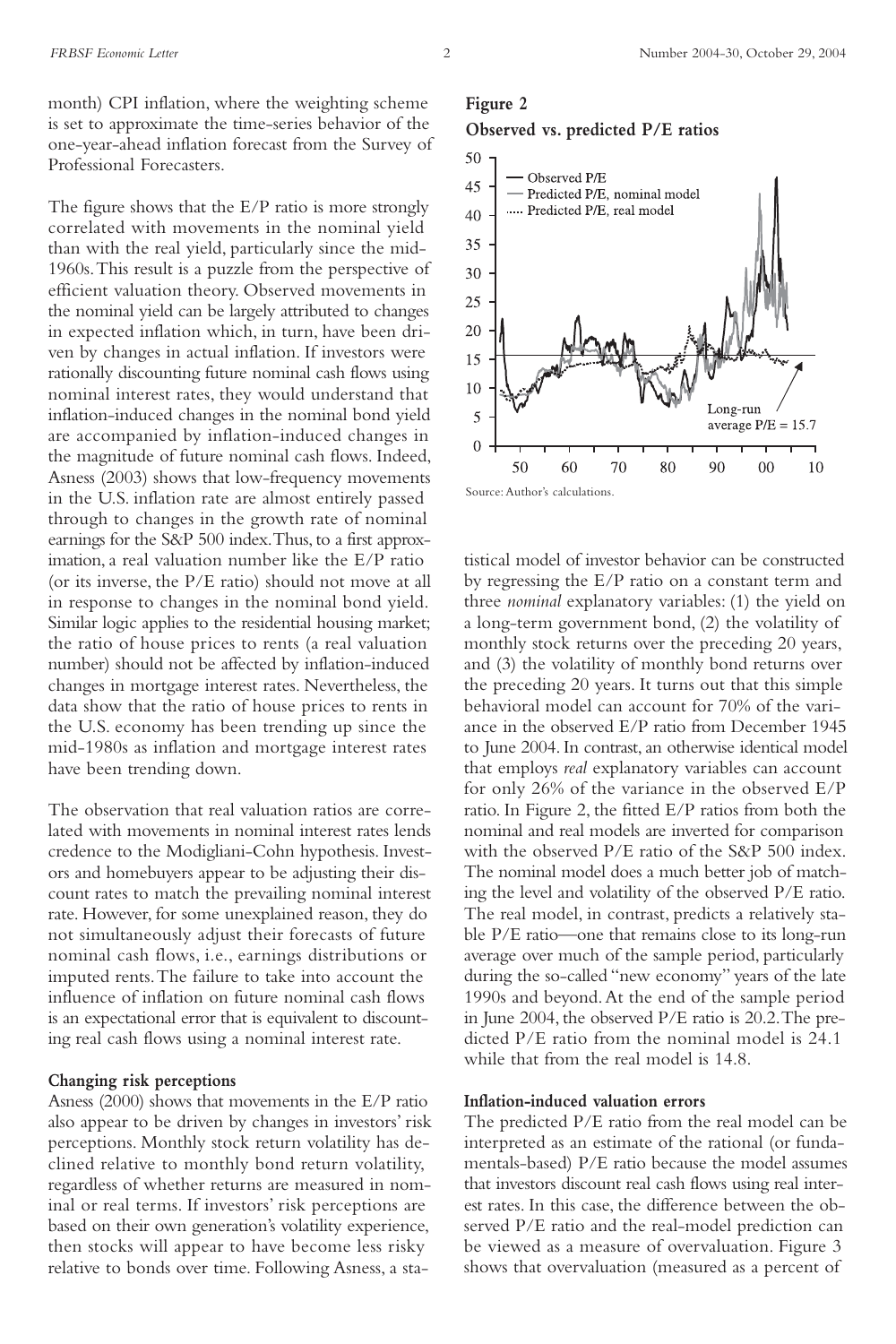#### **Figure 3**

#### **Valuation error vs. expected inflation**

Overvaluation (%)



fundamental value) is negatively correlated with the level of expected inflation; overvaluation tends to be high when expected inflation is low, and vice versa. According to the analysis, overvaluation was highest during the late 1990s and early 2000s—a period when expected and actual inflation were quite low. The late 1990s witnessed the emergence of the biggest bubble in history.The bubble burst in March 2000, setting off a chain of events that eventually dragged the U.S. economy into a recession in 2001. The recession-induced collapse in corporate earnings caused the market P/E ratio to spike above 45, thereby exceeding the previous high that had prevailed near the bubble peak. In contrast, the high inflation era of the late 1970s and early 1980s was characterized by substantial undervaluation, as the market P/E ratio languished below its long-run average for more than a decade.The results plotted in Figure 3 reinforce those of Ritter and Warr (2002) and Campbell and Vuolteenaho (2004), who find strong support for the Modigliani-Cohn hypothesis using more sophisticated empirical methods.

#### **Conclusion**

In recent years, contributors to the rapidly growing field of behavioral finance have been refining a new class of asset pricing models.These models are motivated by a variety of empirical and laboratory evidence which shows that people's decisions and forecasts are often less than fully rational. Simple behavioral models can account for many observed features of real-world stock market data including: excess volatility of stock prices, time-varying volatility of returns, long-horizon predictability of returns, bubbles driven by optimism about the future, and market crashes that restore attention to fundamentals (see, for example, Lansing 2004 and the references cited therein).

Twenty-five years ago, Modigliani and Cohn (1979), put forth a behavioral model that predicted mispricing of stocks in the presence of changing inflation. The comovement of the stock market E/P ratio with the nominal bond yield observed since the mid-1960s (when U.S. inflation started rising) is consistent with the Modigliani-Cohn hypothesis.A regression model that includes a constant term and three nominal variables can account for 70% of the variance in the observed E/P ratio over the past four decades. However, as noted by Asness (2003), the success of this model in describing investor behavior should not be confused with the model's ability to forecast what investors should really care about, namely, longrun real returns. Investors of the early 1980s probably did not anticipate the 20-year declining trend of inflation and nominal interest rates that helped produce above-average real returns as stocks moved from a state of undervaluation to one of overvaluation in the manner by described by Modigliani and Cohn (1979).Today's investors may suffer the opposite fate if a secular trend of rising inflation and nominal interest rates causes the stock market to move back towards a state of undervaluation.

#### **Kevin J. Lansing Senior Economist**

#### **References**

- Asness, C.S. 2003."Fight the Fed Model." *Journal of Portfolio Management* 30(1) (Fall) pp. 11–24.
- Asness, C.S. 2000."Stocks versus Bonds: Explaining the Equity Risk Premium." *Financial Analysts Journal* 56(2) pp. 96–113.
- Campbell, J.Y., and T.Vuolteenaho. 2004."Inflation Illusion and Stock Prices." *American Economic Review, Papers and Proceedings* 94, pp. 19–23.
- Hilsenrath, J.E. 2004. "Stock Characters: As Two Economists Debate Markets, the Tide Shifts." *Wall Street Journal*, October 18, p.A1.
- Lansing, K.J. 2004."Lock-in of Extrapolative Expectations in an Asset Pricing Model." FRBSF Working Paper 2004-06. http://www.frbsf.org/publications/ economics/papers/2004/wp04-06bk.pdf
- Modigliani, F., and R.A. Cohn. 1979."Inflation, Rational Valuation and the Market." *Financial Analysts Journal* 35, pp. 24–44.
- Ritter, J.R., and R.S.Warr. 2002. "The Decline of Inflation and the Bull Market of 1982–1999." *Journal of Financial and Quantitative Analysis* 37(1) pp. 29–61.
- *Stocks, Bonds, Bills, and Inflation 2004 Yearbook*. 2004. Chicago: Ibbotson Associates.